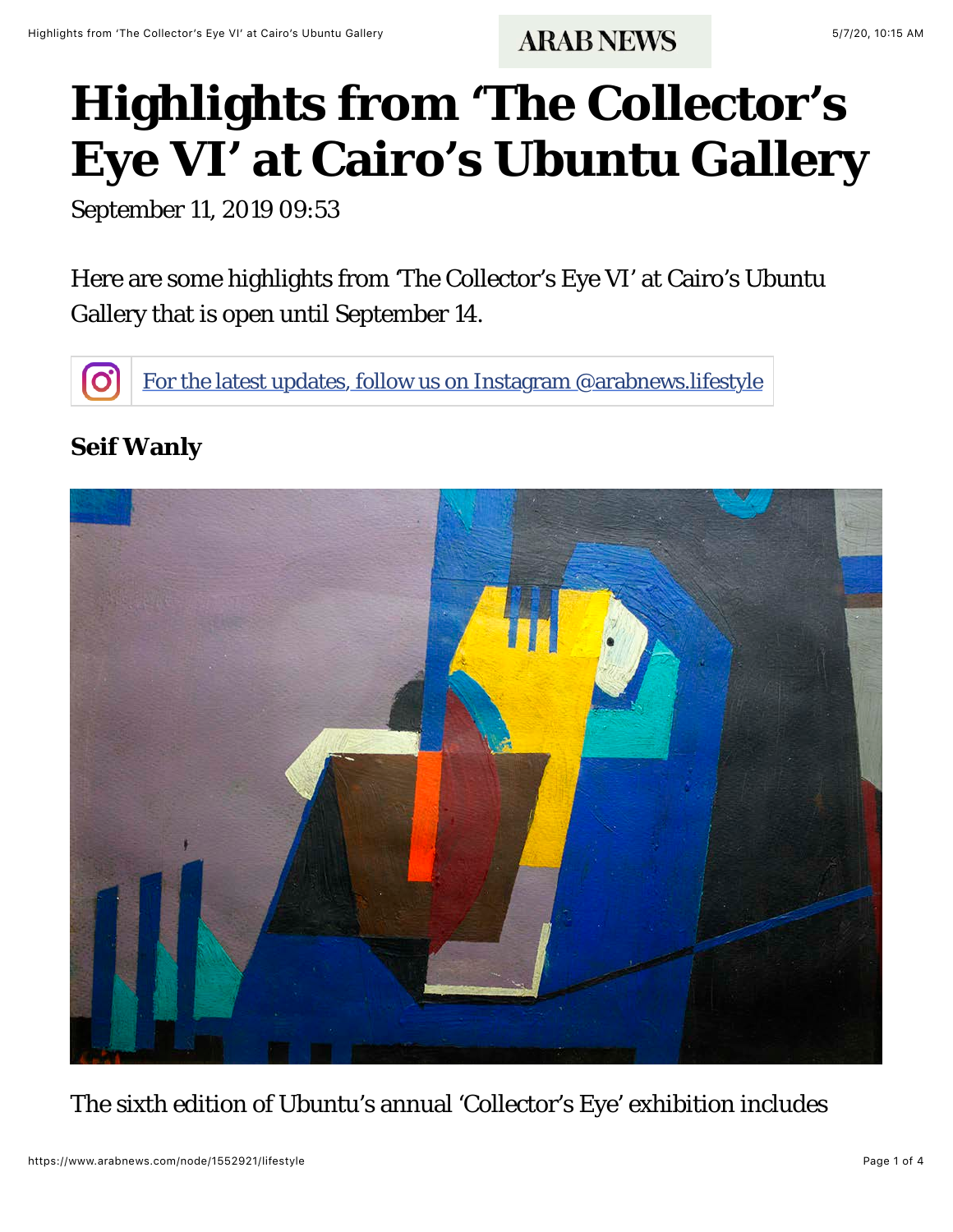work from a number of well-known modern and contemporary Egyptian artists, including this piece from the late Seif Wanly, who — together with his brother Adham — is regarded as one of the founders of Egyptian modern art.

## **Ragheb Ayad**

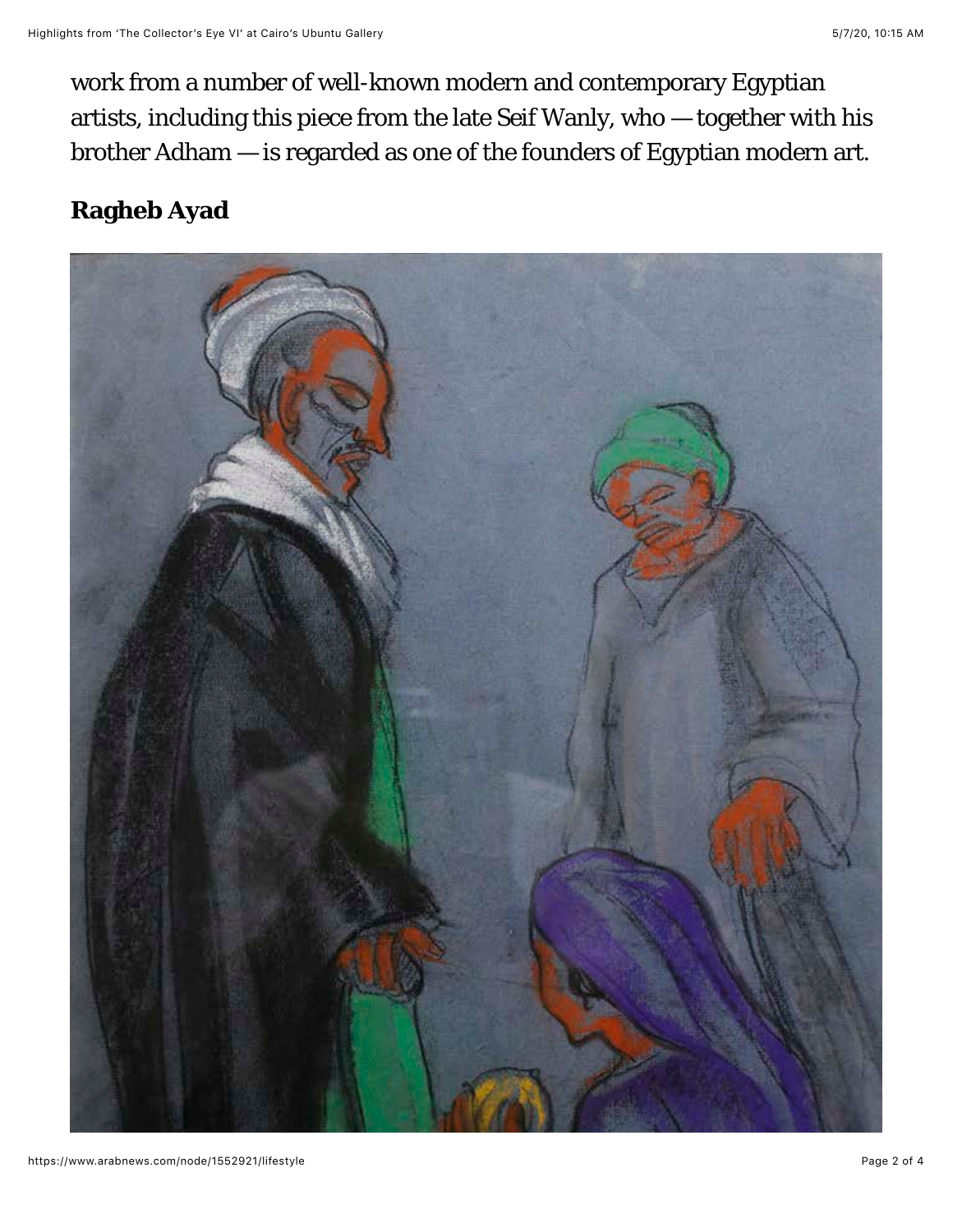

Ayad is one of the most significant artists in Egypt's recent history. Before his death in 1982, aged 90, he had helped to establish a thriving modern-art movement in his country, and his depictions of everyday life and nature had begun to shift artistic representation of Egypt away from the Orientalists.

**Vassela Farid**